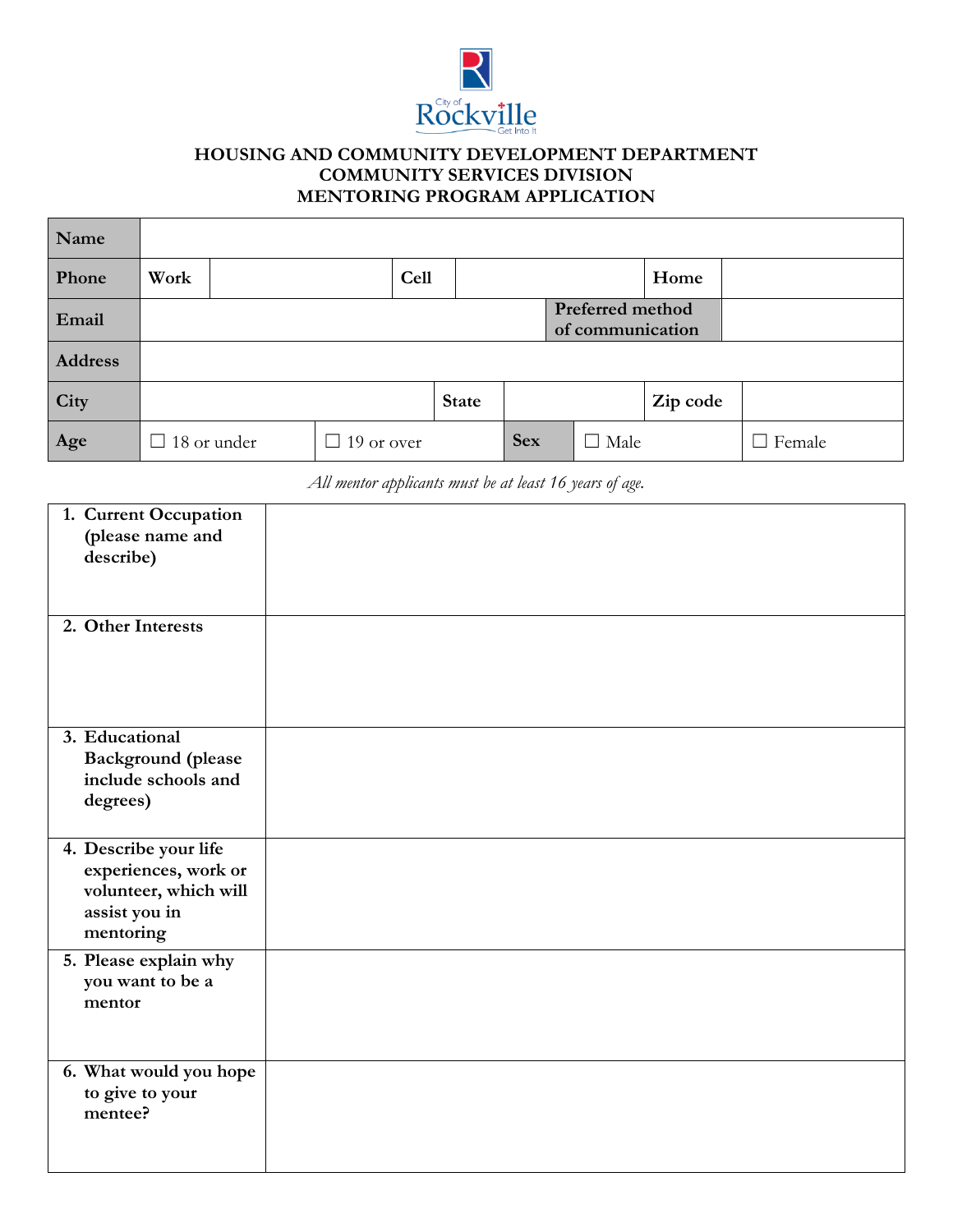| 7. Time availability: You will be expected to meet with your mentee(s) Monday, Tuesday, Wednesday<br>or Thursday after school. Please indicate which day/time you prefer:                                                                                                                                         |                                                                |                                                               |                              |                              |                                                                 |  |  |  |
|-------------------------------------------------------------------------------------------------------------------------------------------------------------------------------------------------------------------------------------------------------------------------------------------------------------------|----------------------------------------------------------------|---------------------------------------------------------------|------------------------------|------------------------------|-----------------------------------------------------------------|--|--|--|
|                                                                                                                                                                                                                                                                                                                   | Tuesdays<br>$\Box$ 8:15 - 9:15 AM<br>Please arrive at 8:00 AM. | Tuesday<br>$\Box$ 3:30 – 4:30 pm<br>Please Arrive at 3:20 PM. |                              |                              | Thursdays<br>$\Box$ 3:30 – 4:30 pm<br>Please Arrive at 3:20 PM. |  |  |  |
|                                                                                                                                                                                                                                                                                                                   | 8. Have you ever been convicted of a crime?                    |                                                               | $\Box$ Yes                   |                              | $\Box$ No                                                       |  |  |  |
| explain:                                                                                                                                                                                                                                                                                                          | If yes, please                                                 |                                                               |                              |                              |                                                                 |  |  |  |
| program?                                                                                                                                                                                                                                                                                                          | 9. How did you find<br>out about our                           |                                                               |                              |                              |                                                                 |  |  |  |
| 10. Please provide the contact information for three persons who have known you for at least one (1) year<br>and well enough to vouch for your character, reputation, and morals. If you are employed, one of<br>these persons must be your employer or supervisor. References will remain strictly confidential. |                                                                |                                                               |                              |                              |                                                                 |  |  |  |
|                                                                                                                                                                                                                                                                                                                   |                                                                | Reference 1                                                   |                              |                              |                                                                 |  |  |  |
| Name                                                                                                                                                                                                                                                                                                              |                                                                |                                                               | Daytime<br>phone             |                              |                                                                 |  |  |  |
| Email                                                                                                                                                                                                                                                                                                             |                                                                |                                                               |                              | Relationship<br>to applicant |                                                                 |  |  |  |
| <b>Address</b>                                                                                                                                                                                                                                                                                                    |                                                                |                                                               |                              |                              |                                                                 |  |  |  |
| Reference 2                                                                                                                                                                                                                                                                                                       |                                                                |                                                               |                              |                              |                                                                 |  |  |  |
| Name                                                                                                                                                                                                                                                                                                              |                                                                |                                                               | Daytime<br>phone             |                              |                                                                 |  |  |  |
| Email                                                                                                                                                                                                                                                                                                             |                                                                |                                                               | Relationship<br>to applicant |                              |                                                                 |  |  |  |
| <b>Address</b>                                                                                                                                                                                                                                                                                                    |                                                                |                                                               |                              |                              |                                                                 |  |  |  |
| Reference 3                                                                                                                                                                                                                                                                                                       |                                                                |                                                               |                              |                              |                                                                 |  |  |  |
| Name                                                                                                                                                                                                                                                                                                              |                                                                |                                                               | Daytime<br>phone             |                              |                                                                 |  |  |  |
| Email                                                                                                                                                                                                                                                                                                             |                                                                |                                                               | Relationship<br>to applicant |                              |                                                                 |  |  |  |
| <b>Address</b>                                                                                                                                                                                                                                                                                                    |                                                                |                                                               |                              |                              |                                                                 |  |  |  |

The above information is true to the best of my knowledge. I grant permission to the City of Rockville to verify any of the information provided. I also agree to fingerprinting, a criminal background check, and a child welfare check. I understand that completion of the application and background check is not a guarantee of acceptance into the program.

Signature Date

Please scan your signed application and email it to crucker**@rockvillemd.gov** or mail it to: Community Services Program Coordinator Community Services Division City of Rockville 111 Maryland Avenue Rockville, MD 20850